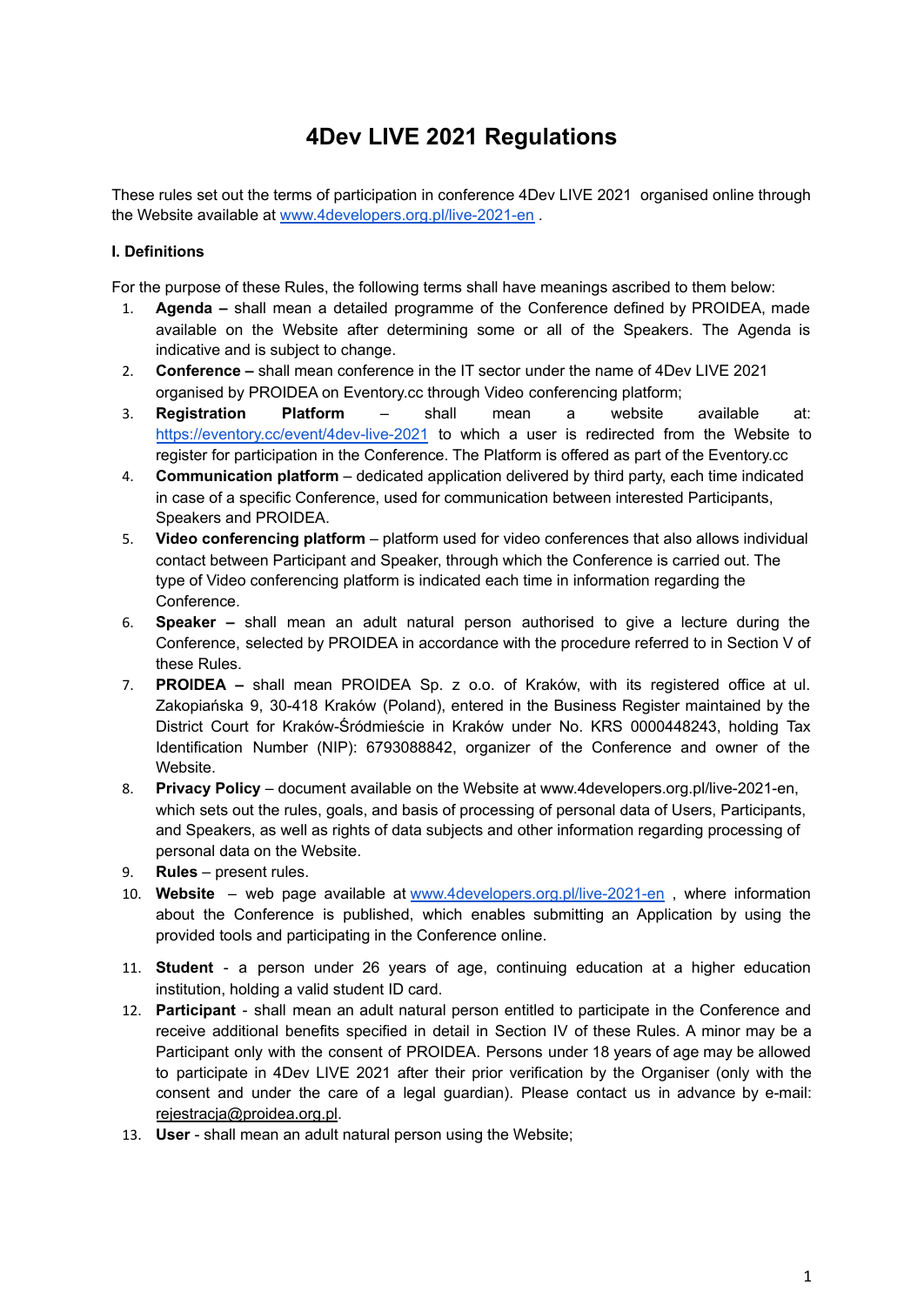- 14. **Applicant** natural person, legal person or organisational unit without legal entity, with legal capacity granted by regulations, submitting an Application on behalf of themselves or for a third party.
- 15. **Application** filling out the form available on the Platform, which enables providing data necessary to participate in the Conference and paying the fee for participation in the Conference.

## **II. General provisions**

- 1. These Rules set out the terms of using the Website, as well as detailed rights and obligations of PROIDEA, Participants, Users, and Speakers.
- 2. All rights to the name of the Website, its graphic and functional concept, as well as rights to all text and graphic elements used on the Website, with the exception of elements provided by third parties (in particular logotypes of partners, media partners, sponsors, partner conferences etc.), are held by PROIDEA and may be used only with the consent (under a license) granted by PROIDEA.
- 3. In matters related to the use of the Website or participation in the Conference, Users may contact PROIDEA by e-mail, to the following e-mail address: aleksandra.mistak@proidea.org.pl
- 4. Reading the Rules and Privacy Policy is essential to perform an Application, and thus to participate in the Conference.
- 5. Users, Participants, Speakers, and PROIDEA are obliged to comply with these Rules.
- 6. Platform, Communication platform, and Video conferencing platform are collectively named in the Rules "Platforms".

## **III. Terms and conditions of using the Service and Platform**

- 1. PROIDEA provides through the Website electronic services including:
	- a. the possibility to read the information publicly available on the Website, in particular concerning the Conferences organised by PROIDEA,
	- b. the possibility to submit an Application for the Conference,
	- c. ordering conference materials.

Reading the information publicly available on the Website, in particular concerning the Conferences and Schedule, is possible for every Internet user.

- 2. PROIDEA provides a service allowing to submit an Application by redirecting the User to the Registration Platform.
- 3. Using the Website and Platform, as well as services and tools available through them require access to Internet and a device (personal computer, smartphone, tablet) equipped with an updated web browser. Using the Internet access may involve costs applied by User's Internet provider.
- 4. PROIDEA informs that normal course of the Conference requires stable and good quality Internet connection, thus is not responsible for low quality of Participants' and Speakers' connection that will impede or prevent participation in the Conference.
- 5. Using the Website and electronic services available through it is not attached with security threats of User's ICT system other than usual threats resulting from using the Internet, such as computer viruses, malware, attacks by third parties aimed at breaking the security of User's or Website's ICT system in order to illegally obtain information, including personal data.
- 6. In order to ensure secure data transmission through the Website, PROIDEA shall apply technical and organizational measures corresponding with the level of risks related to the use of the Website.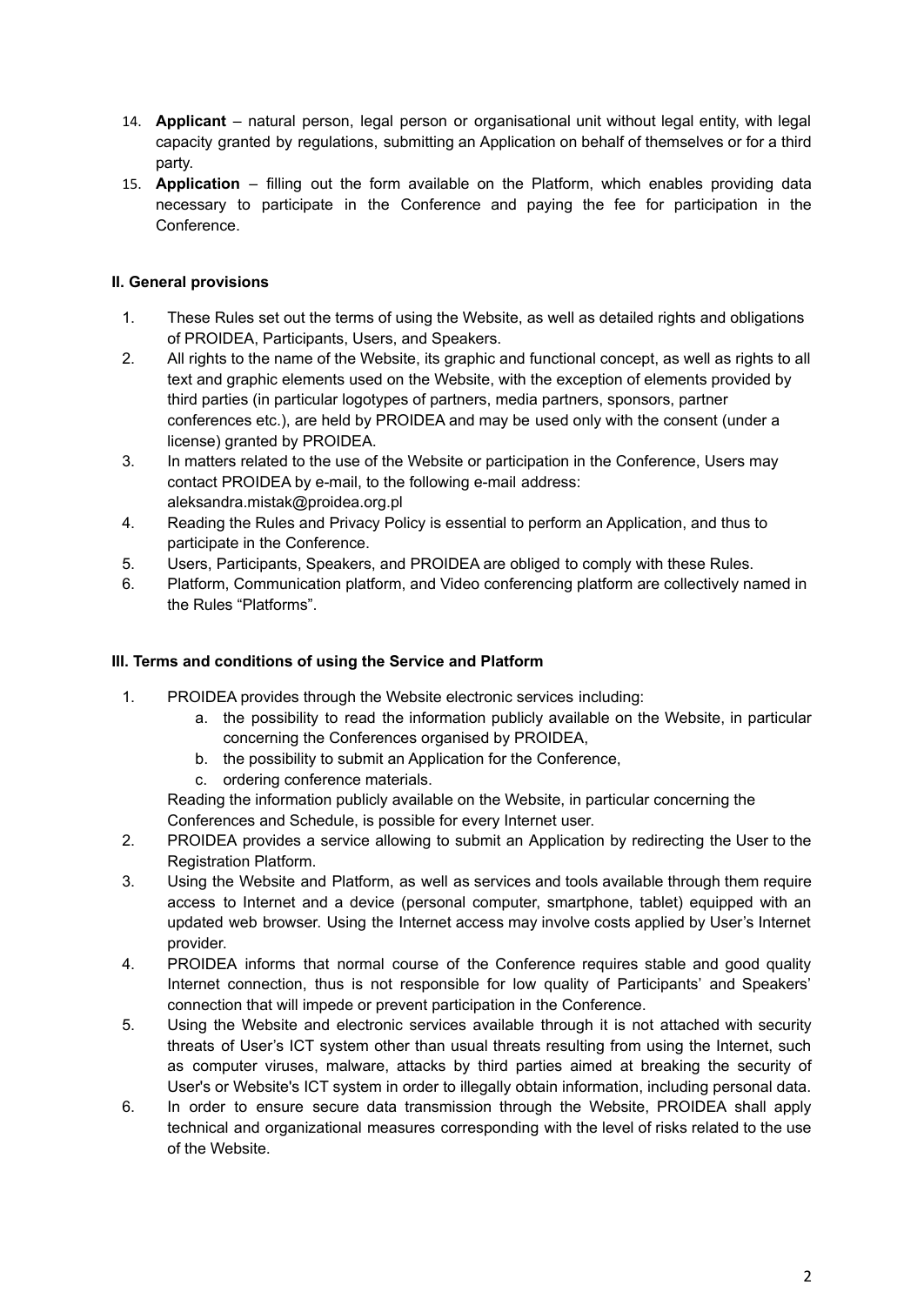- 7. In order to prevent threats, including threats listed in paragraph 6 above, it is advised that Users use antivirus software and similar software protecting from these threats.
- 8. Users shall not abuse the Website, in particular:
	- a. transmit any content that would cause disruption or overload of the Website or systems used by entities that participate, directly or indirectly, in the provision of services by electronic means;
	- b. transmit any content that could infringe on the personal rights of any third parties, or on any copyrights, intellectual property rights or business secrets, or that might in any other manner violate the law and order or be contrary to accepted principles of morality;
	- c. transmit any content containing computer viruses and other malicious software, such as worms, trojan horses, keyloggers or other;
	- d. transmit any content that would distribute unsolicited commercial information (SPAM) other illegal content – as well as transmit any other unlawful content.

## **IV. Participation in the Conference as a Participant**

- 1. Application for participation in the Conference can be submitted at any time before the Conference starts.
- 2. Applicant acting for a third party should be authorized to provide PROIDEA with personal data of the submitted person in the extent required to submit a correct Application, and if needed to fill out the Form. Applicant is obliged to provide such person with Rules and Privacy Policy and ensure that the person has read them.
- 3. User acting on behalf of Applicant, who is a legal person or organisational unit without legal entity, with legal capacity granted by regulations, declares at the moment of submitting an Application that they are authorized to act on behalf of such Applicant, who is a legal person of organizational unit, and will provide appropriate authorization on demand of PROIDEA.
- 4. Application can be submitted by filling out and sending the application form available on the Registration Platform and paying the fee.
- 5. In the registration form for Participants available on the Platform and the Website, the User shall provide the following data: name and surname; e-mail address (please provide your direct and up-to-date e-mail address as the ticket and organisational information related to the conference, before party and after party will be sent to that e-mail address), telephone number, company name and position in current job. Optionally also the following details for invoice: company name, address, postal code, city, tax identification number (NIP). In addition, it is possible to provide information where he or she learned about the Conference, what motivated him or her to participate in the Conference and other notes.
- 6. If the Application is submitted by Applicant acting on behalf of a third party, they should provide their data in the application form.
- 7. Before confirming and sending the application form for the Participant, the User is obliged to familiarize him or herself with the Regulations and Privacy Policy. By sending PROIDEA the filled out form, the User is entering a contract with PROIDEA to partake in the Conference.
- 8. Participation in the Conference as a Participant is subject to an admission fee. The cost of participation is indicated in the Price list visible in the application form available on the Registration Platform (**<https://eventory.cc/event/4dev-live-2021>**).
- 9. Cost indicated in the Price list concerns participation of one person in the Conference, according to the content of the Price list. Entitlement to discounts provided in the Price list can be verified by PROIDEA.
- 10. Verification of entitlement to a discount is based on giving the User, who submitted an Application with a discount, a deadline not shorter than 7 (seven) days to provide materials proving entitlement to a discount. In case of negative verification of entitlement or lack of contact from such User, PROIDEA is entitled to cancel the Application. Money paid for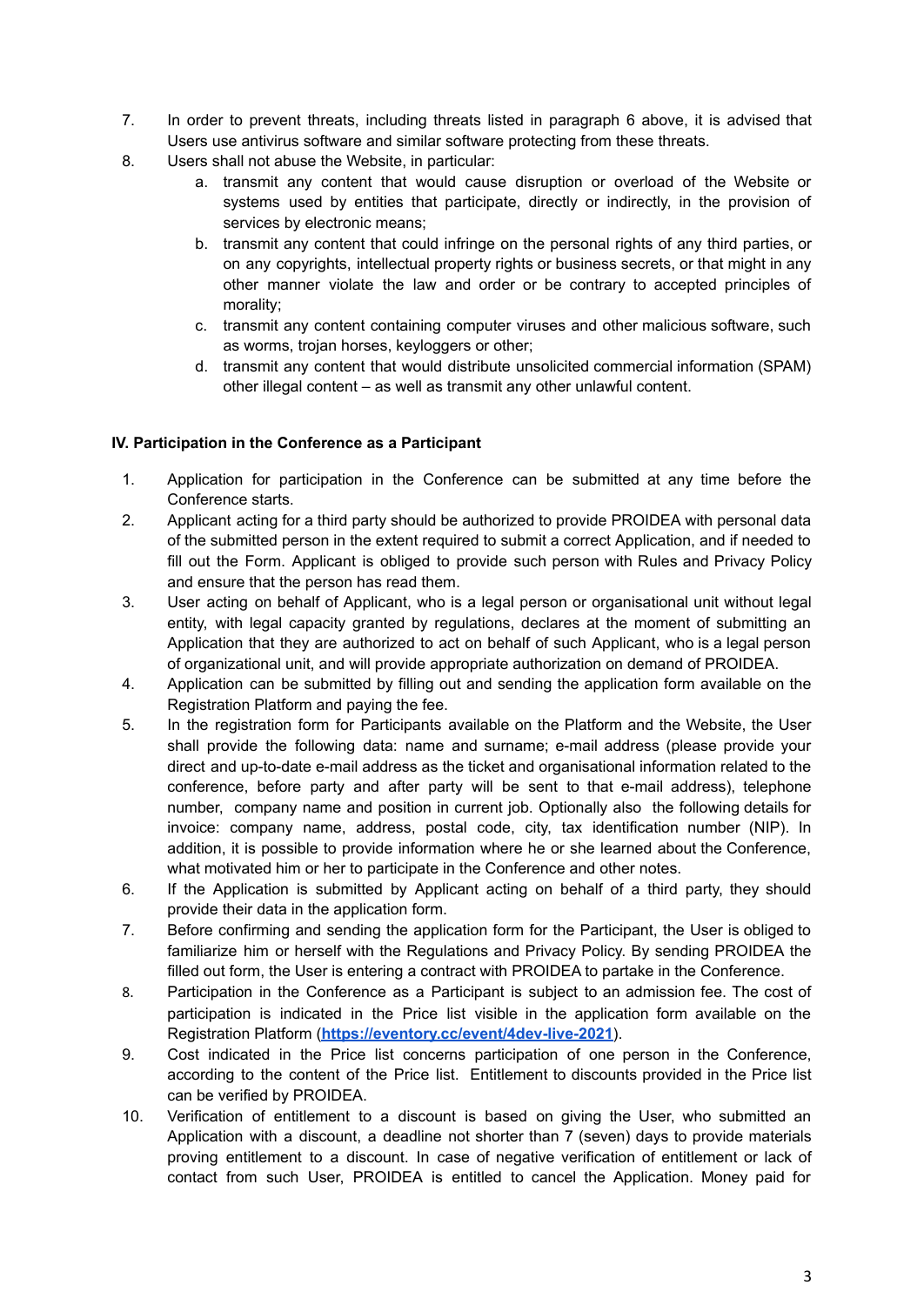cancelled Application will be returned in 14 days to an account, with which the payment was made.

- 11. Cost indicated in the Price list includes all the fees and taxes.
- 12. Payments for participation in the Conference may be made in Polish currency (PLN).
- 13. It is possible to enter a promotional code (discount) in the application form. Lack of discount code during the registration results in loss of right to obtain a discount and registration is performed on payment terms indicated in the Price list.
- 14. These Rules provide for the following payment methods:
	- a. online payment: by payment card. This form of payment shall be processed by PayPal and Dotpay Sp. z o.o.
	- b. offline payment: payment by wire transfer according to data provided in an email sent to an address indicated while submitting the Application.
- 15. Failure to make the payment for participation in the Conference shall not constitute resignation from participation, and the User or persons registered for participation shall retain the right to participate in the Conference and PROIDEA shall retain the right to receive the relevant payment.
- 16. By submitting an Application, the Applicant submits to PROIDEA an offer of agreement for participation in the Conference.
- 17. Receiving by PROIDEA an offer described in the preceding paragraph is confirmed by sending an email validating the Application to an email address provided in the Application. The agreement for participation in the Conference between PROIDEA and Applicant is concluded at the moment of sending such a message.
- 18. Upon the conclusion of agreement the person to whom the agreement is concluded obtains the status of a Participant, which enables them to participate online in every lecture listed on the Schedule. Participation in the Conference will be possible through Video conferencing platform available on the Website on one device only, after entering an access code, which was provided via email not later than one hour before the Conference starts, or immediately after registration in case of doing it during the Conference.
- 19. Direct communication between Participant and Speakers during the Conference will be possible through the Video conferencing platform.
- 20. A User who is a consumer (i.e. a natural person performing a legal action not related directly to his or her economic or professional activity, having full legal capacity [understood as being an adult who has not been legally incapacitated and may perform legal actions on his or her own behalf]), shall have the right to rescind the agreement with PROIDEA without incurring any costs and without stating any reason within 14 days from the date of entering into the agreement in accordance with Section IV.16. A statement of rescission of the agreement shall be made in writing. The User may use the form of the notice enclosed with these Rules (attachment number 1 - Agreement withdrawal form).
- 21. Regardless of the rights provided by generally applicable law, the User who paid the admission fee shall have the right to resign from participation in the Conference not later than by **27.09.2021r.** by sending PROIDEA a written statement of resignation by registered letter to PROIDEA's address or in digital form at email: [rejestracja@proidea.org.pl.](mailto:rejestracja@proidea.org.pl) In case of registered letter, deadline is considered kept if the letter was posted on the above date. In case of resignation described in this provision, PROIDEA will return the amount corresponding to the payment for participation in the Conference to the Participant. In the event of resignation referred to in this Section, PROIDEA shall refund the User for the amount equal to paid admission fee for the Conference. PROIDEA will make the best effort to return the Conference fee within 30 days from receiving the User's resignation.
- 22. Applicant acting on behalf of a third party is authorized to submit resignation within the deadline stated in the preceding paragraph, on conditions specified in Art. 388 § 2 of the Civil Code.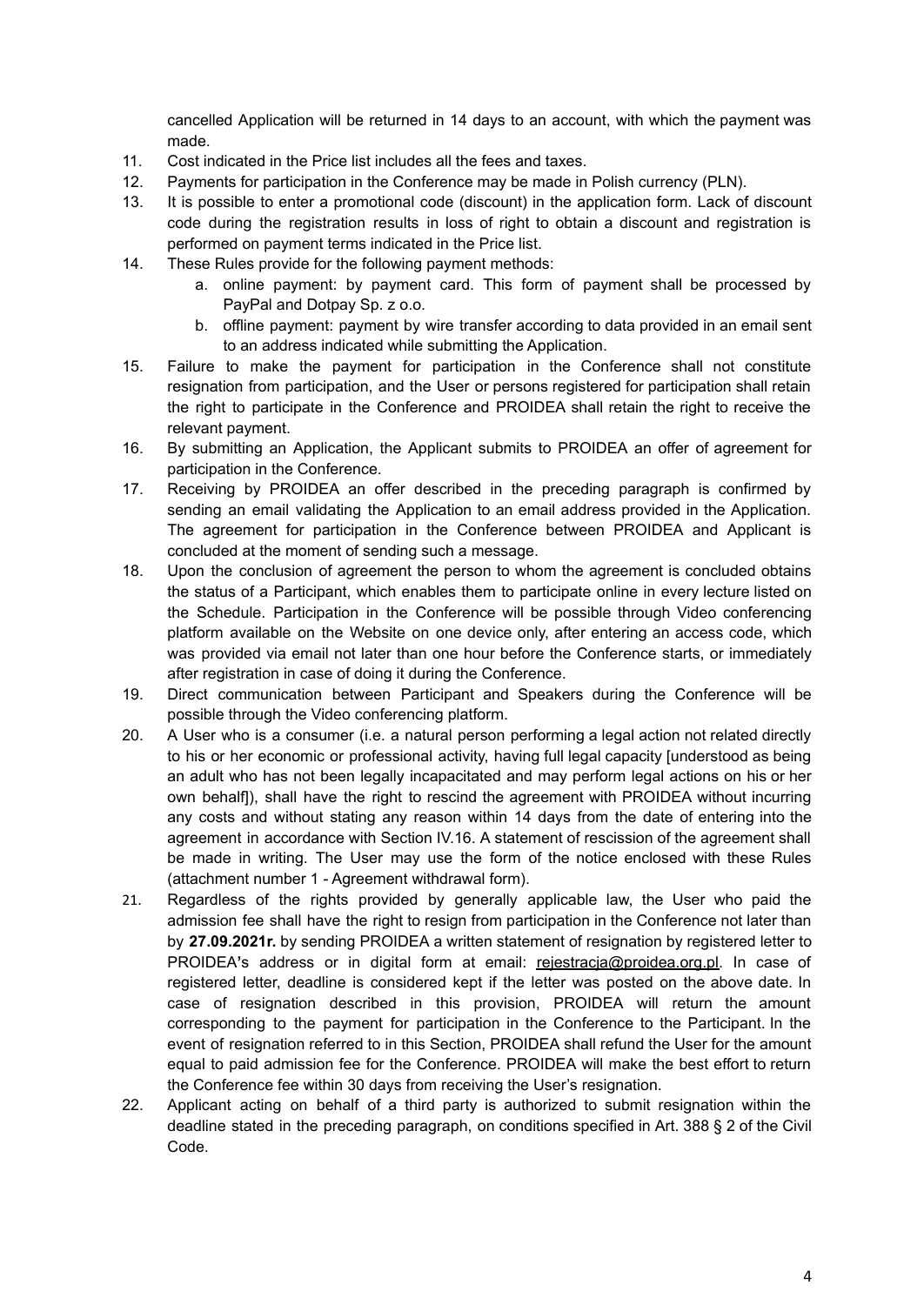- 23. PROIDEA shall allow changes to be made in the list of participants. Information on any change of Participants should be notified to PROIDEA not later than 5 days before the commencement of the conference. Any change of Participants shall require the User to fill in a new registration form and provide information on the change of Participants to the following e-mail address: rejestracja@proidea.org.pl, including the details of the persons concerned. In case of delivering the conference pack before the change of the Participant, the Participant is responsible for delivering the pack to the person concerned.
- 24. Participant is entitled to receive a conference pack. The conference pack is delivered by registered mail to the Participant's address. In order to receive a conference pack, it is necessary to provide Participant's address in the Form.
- 25. As part of the Conference, competitions and other separately regulated activities may be held, in which Participant is entitled to participate based on a correct Application. Participating in competitions or additional activities may require performing activities specified in their rules, including providing additional data.

## **V. Participation in the Conference as a Speaker**

- 1. A User shall submit the request for participation in the Conference as a Speaker by e-mail aleksandra.mistak@proidea.org.pl
- 2. In the registration form, the User shall provide the following data:
	- a. name and surname, e-mail address, telephone number, e-mail, company name;
	- b. short biography and a digital photograph;
	- c. type of session, name of the lecture, level of difficulty of presentation, abstract, duration.
- 3. Participation in the Conference as a Speaker shall be subject to PROIDEA**'**s review of the submitted request. The review of submitted requests and selection of Speakers shall be made by the Programme Board appointed by the PROIDEA. PROIDEA shall notify the User of the review result by email.
- 4. As soon as the information about the positive evaluation of the Proposal is provided, the person whose presentation is subject to the Proposal obtains the status of a Speaker and an agreement is concluded between him and PROIDEA for a lecture at the Conference.
- 5. The Speaker is solely responsible for any content included in the presentation.
- 6. By submitting a request for participation, Users shall award PROIDEA a non- exclusive license to use the materials provided to PROIDEA in connection with participation in the Conference **–** abstracts in Polish and English, the presentation provided to PROIDEA, and the lectures given by the Speaker during the Conference. Speakers shall also consent to the use of their image (**"**Rights**"**).
- 7. The Licence shall cover:
	- a. in respect of recording and reproduction **–** recording and reproduction of the Rights using any technique, including by printing, reprography, digital techniques, on all types of media, including on CDs and semi-conductor devices, as well as entering and loading the Rights in the memory of information and communication systems;
	- b. in respect of dissemination **–** leasing, lending and placing on the market of any media with recorded Rights:
	- c. in respect of dissemination otherwise than specified in item b above **–** making the Rights available in such a manner that any interested person can access the Rights at a place and time of their choice, displaying, broadcasting and rebroadcasting, both terrestrial and satellite, transferring the Rights by streaming, both live and on demand.
- 8. Speakers participating in the Conference shall also be required to register as Participants. The lecture will be delivered through Video conferencing platform.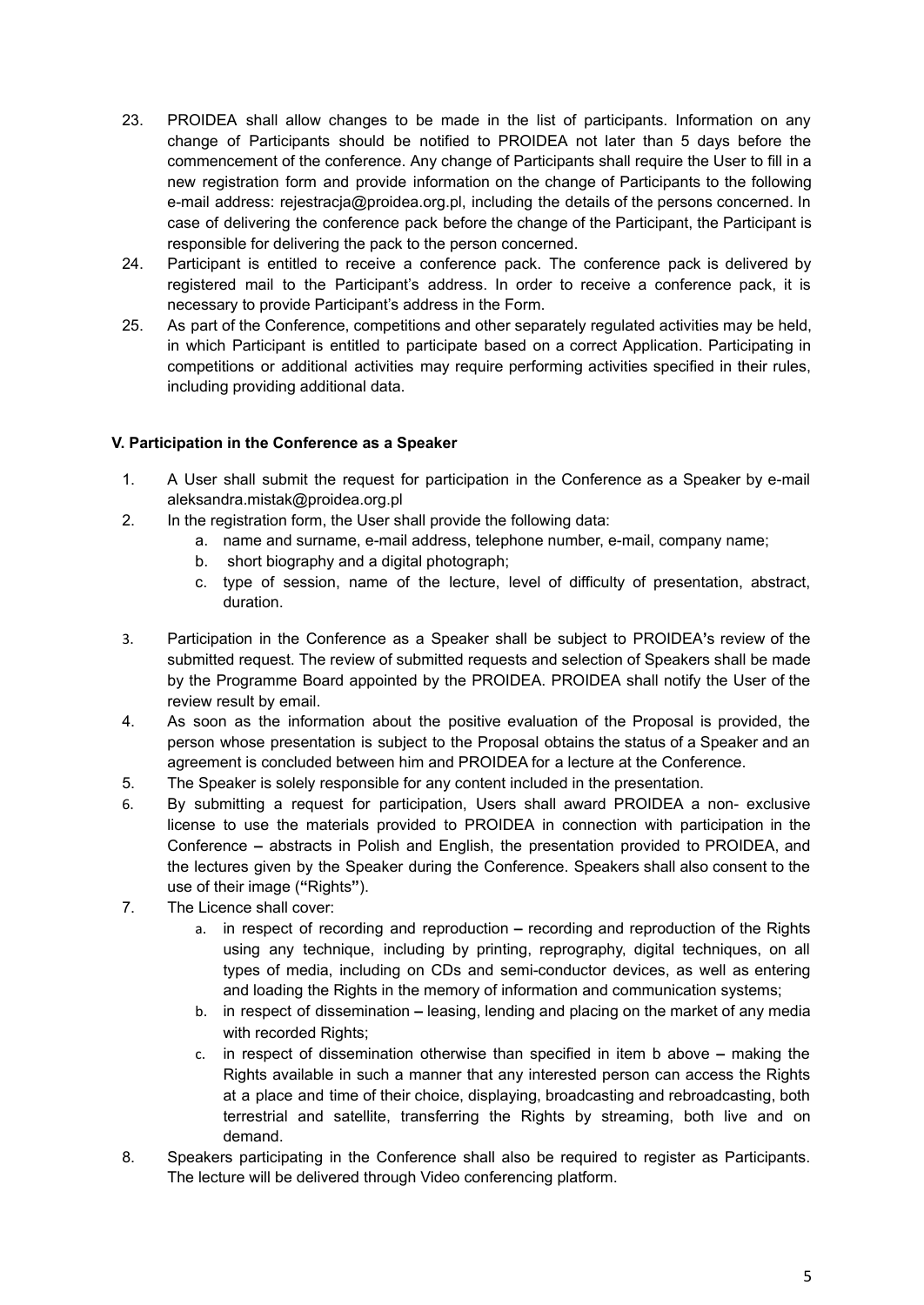- 9. The Speaker who has been approved by the Programme Board may be replaced by another Speaker:
	- a. if such replacement Speaker represents the same company,
	- b. presents the same material and the session has exactly the same technical or commercial profile and if such change is promptly notified to PROIDEA.
- 10. PROIDEA shall have the right to refuse such a replacement if any of the above conditions is not met.

#### **VI. Personal details**

- 1. The entity acting as the Controller of personal data shall be PROIDEA Sp. z o.o. of Kraków, with its registered office at ul. Zakopiańska 9, 30-418 Kraków, entered in the Business Register maintained by the District Court for Kraków-Śródmieście in Kraków under No. KRS 0000448243, holding Tax Identification Number (NIP): 6793088842.
- 2. PROIDEA shall process the personal data of Participants and Speakers in the scope and on the terms indicated below and specified in detail in the Privacy Policy.

#### **VII. Complaints**

- 1. The User may lodge complaints to the following e-mail address: aleksandra.mistak@proidea.org.pl or rejestracja@proidea.org.pl or in writing, to the registered address of PROIDEA.
- 2. A complaint concerning the Conference proceedings may be submitted within 14 days after the end of the Conference. A complaint shall be deemed to have been lodged on the date of receipt of such complaint by PROIDEA.
- 3. Complaints lodged after the lapse of the period specified in Section VII.2. shall not be recognised.
- 4. PROIDEA shall review any complaints within 14 days after the date of their submission. If PROIDEA does not reply to a complaint within the deadline specified above, it shall be deemed that the complaint was granted, i.e. PROIDEA considered the User**'**s statement or request as justified.

#### **VIII. Order regulations**

- 1. Conference Participants and Speakers using the Platforms shall act in a way that does not pose a threat to the safety of other Participants and Speakers, comply with the law and these Rules, as well as immediately follow the instructions of security staff.
- 2. Conference Participants and Speakers using the Platforms shall respect the rights and personal dignity of other Participants and Speakers.
- 3. Participants and Speakers shall be strictly prohibited from harassing other Participants and Speakers. Harassment shall be deemed as: offensive verbal comments on sex, gender, age, sexual orientation, disability, physical appearance, body size, race, ethnicity or religion, as well as intentional intimidation, persecution, improper physical contact and unwanted sexual attention. In addition, during the Conference it shall be prohibited to use words and symbols commonly recognised as prohibited, including rude language or expressions that may offend religious or ideological feelings, or implying discrimination.
- 4. Participants and Speakers shall promptly notify PROIDEA of any instances of misconduct (in particular those indicated above) by other Participants or Speakers.

#### **IX. Out-of-court dispute resolution**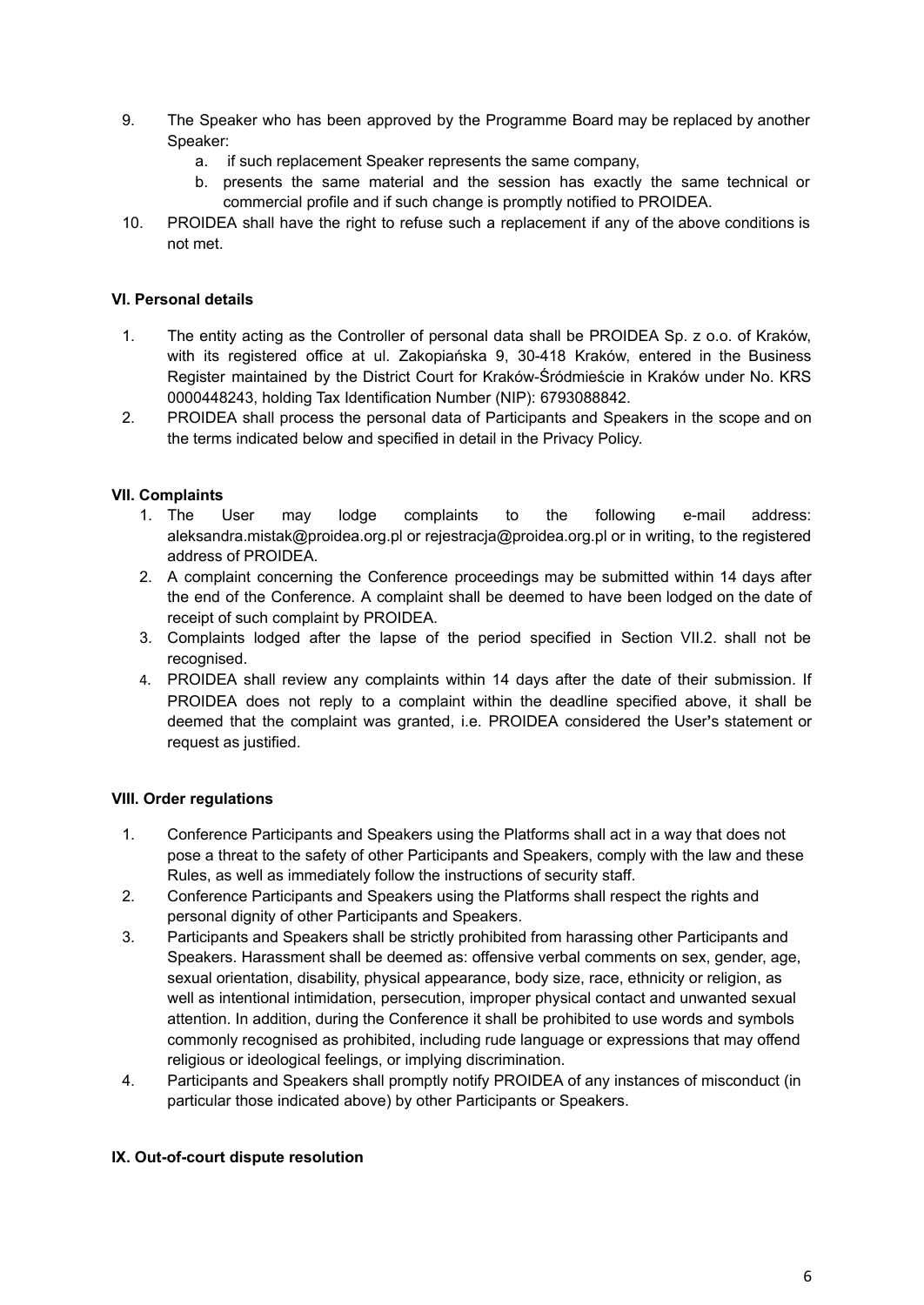1. Any disputes that may arise between PROIDEA and a Participant who is a consumer (i.e. a natural person performing a legal action not related directly to his or her economic or professional activity, having full legal capacity [understood as being an adult who has not been legally incapacitated and may perform legal actions on his or her own behalf]), may be resolved by conciliation. For detailed information on the methods and access to forms of out-of-court dispute resolution, see:

[https://www.uokik.gov.pl/pozasadowe\\_rozwiazywanie\\_sporow\\_konsumenckich.php](https://www.uokik.gov.pl/pozasadowe_rozwiazywanie_sporow_konsumenckich.php)

- 2. Detailed information on the possibility of having recourse to an out-of-court complaint and redress mechanism, out-of-court dispute resolution as well as the rules of using these procedures, is also available at the offices and on the websites of:
	- a. county (municipal) consumer ombudsman;
	- b. social organisations whose statutory tasks include consumer protection (including the Polish Consumer Federation, Association of Polish Consumers). Advice is provided by the Polish Consumer Federation through a free helpline 800 007 707 and by the Association of Polish Consumers at [porady@dlakonsumentow.pl\)](mailto:porady@dlakonsumentow.pl)
	- c. Provincial Inspectorates of the Trade Inspection and on the following websites Internet of the Office of Competition and Consumer Protection:
		- i. [http://www.uokik.gov.pl/sprawy\\_indywidualne.php](http://www.uokik.gov.pl/sprawy_indywidualne.php);
		- ii. [http://www.uokik.gov.pl/wazne\\_adresy.php.](http://www.uokik.gov.pl/wazne_adresy.php.)
- 3. In the event of a dispute between PROIDEA and a Participant who is a consumer concerning the agreement on participation in the Conference, the consumer shall be entitled to having recourse to an out-of-court complaint and redress mechanism, including by filing a complaint in one of the official languages of the European Union, including Polish, through the EU ODR online platform available at: <http://ec.europa.eu/consumers/odr/>
- 4. A Participant who is a consumer has the right to apply to the Provincial Inspector of the Trade Inspection, pursuant to Art. 36 of the Act on Trade Inspection of 15 December 2000, for initiation of mediation proceedings regarding amicable settlement of the dispute between the consumer and PROIDEA. Information on the rules and procedure of the mediation conducted by the Provincial Inspector of the Trade Inspection is available at the offices and on the websites of individual Provincial Inspectorates of the Trade Inspection.
- 5. A Participant who is a consumer has the right to apply to the permanent consumer arbitration court referred to in Art. 37 of the Act on Trade Inspection of 15 December 2000, for resolution of the dispute arising under the concluded agreement.

## **X. Final provisions**

- 1. Unless otherwise stated in these Rules, communication between PROIDEA and the User who submitted the registration form for a Participant or Speaker to PROIDEA will be carried out electronically, to the User**'**s e-mail address indicated in the Account settings, and to the following PROIDEA**'**s e-mail address in the proidea.org.pl or proidea.pl domain.
- 2. Polish law is applicable for agreements based on these Rules.
- 3. The up-to-date Rules shall be published on the Website and sent, free of charge, to the Participant at his or her each request to the e-mail address indicated by the User.
- 4. PROIDEA reserves the right to change the date of the Conference or cancel it only in case of events beyond its control (state of emergency, natural disaster), which prevent the Conference from being held within the time specified in the Conference announcement posted on the Website. In case of change of the date of the Conference, Participants and Speakers have the right to withdraw from the contract within 14 days from announcing the change of the date of the Conference. Information on the change of the date of the Conference will also be sent to email addressed of Participants and Speakers.
- 5. PROIDEA reserves the right to change the Rules for an important reason. Important reasons include in particular: